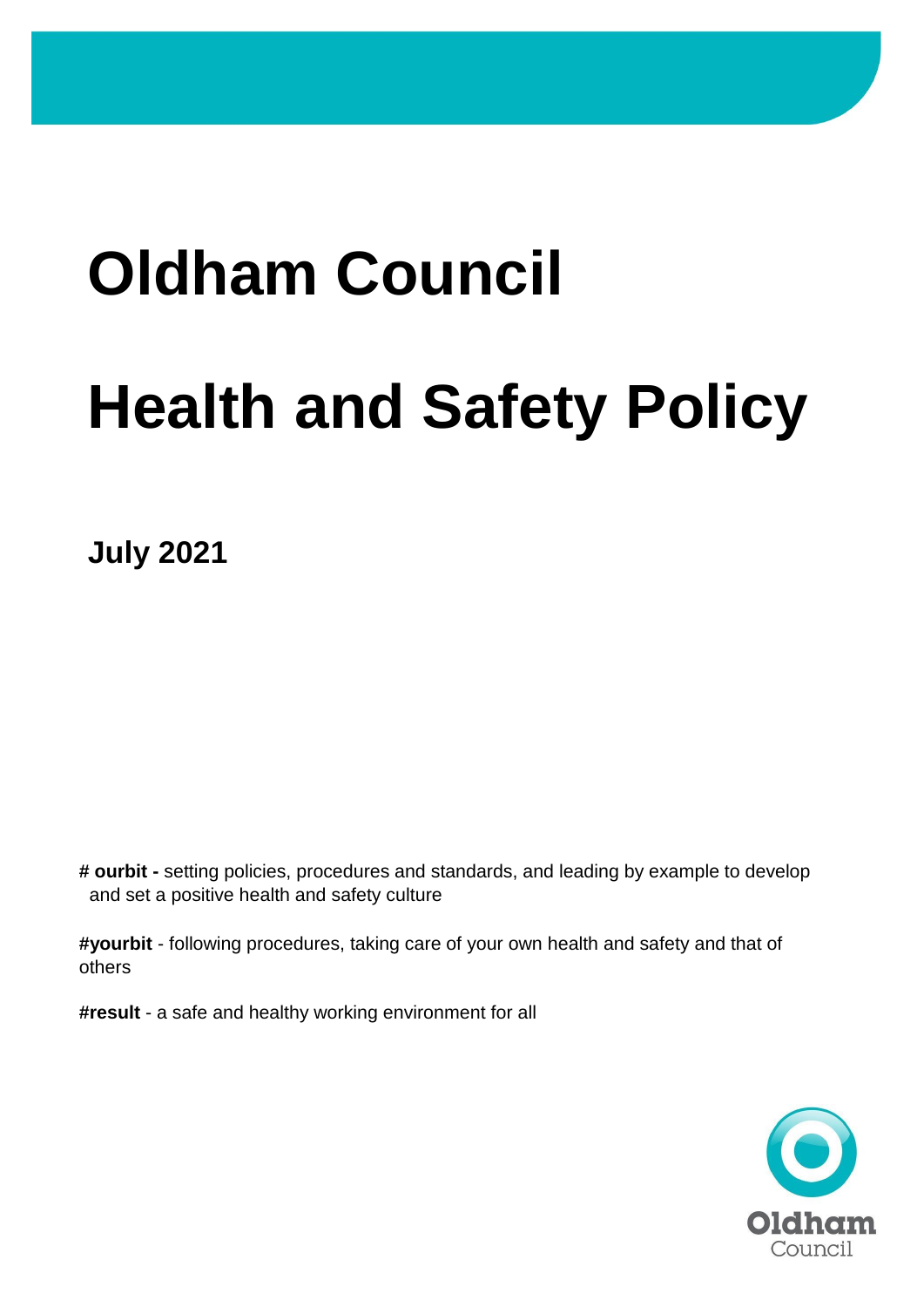## **Policy Statement**

It is crucial that risks to our employees' health and safety are properly controlled through an effective health and safety management system. We expect staff, visitors, contractors, Elected Members and other employers who work at the Council to share this commitment by complying with our policies and procedures and to understand that they also have a legal and moral obligation to themselves and to others.

This policy identifies the essential elements of our Health and Safety management system and details the commitment the Council has for maintaining and improving the health, safety and wellbeing of our staff, and others who may be affected by our activities. So far as is reasonably practicable, we will provide a safe and healthy work environment that meets statutory requirements.

We believe that good health and safety management is an important and integral part of any employer's social and corporate responsibility. The avoidance of significant risk to the health or safety of people is a key business priority. We fully recognise and accept our duties and responsibilities as an employer under the Health and Safety at Work Act 1974 and associated legislation.

We require each service to examine their own work activities and make suitable and sufficient assessments of any health and safety risks. These assessments will determine service priorities and set objectives for eliminating hazards, reducing risks and achieving a progressive reduction in injury, work related ill-health and other types of loss.

The Council recognises the importance that strong strategic leadership and effective management control plays in establishing a positive safety culture and preventing incidents, accidents and work related ill health. We are committed to improving health and safety performance and this policy will provide the framework for this goal to be achieved. The Council values the important contribution that staff and appointed safety representatives make in improving health and safety. A partnership approach to managing health and safety is crucial to the Council meeting its objectives for maintaining and improving health and safety performance.

Suggestions for improvement on any health and safety related issues are always welcome and should be addressed through your manager or safety representative.

Exem Wilkins

Carolyn Wilkins Councillor Arooj Shah Chief Executive **Leader of the Council** Chief Executive **Leader of the Council** 

13 July 2021 13 July 2021

The Chief Executive and Leader of the Council make this statement on behalf of the council, as the employer, and take primary responsibility for the setting of standards to ensure the health and safety of all employees and others who may be affected by our activities.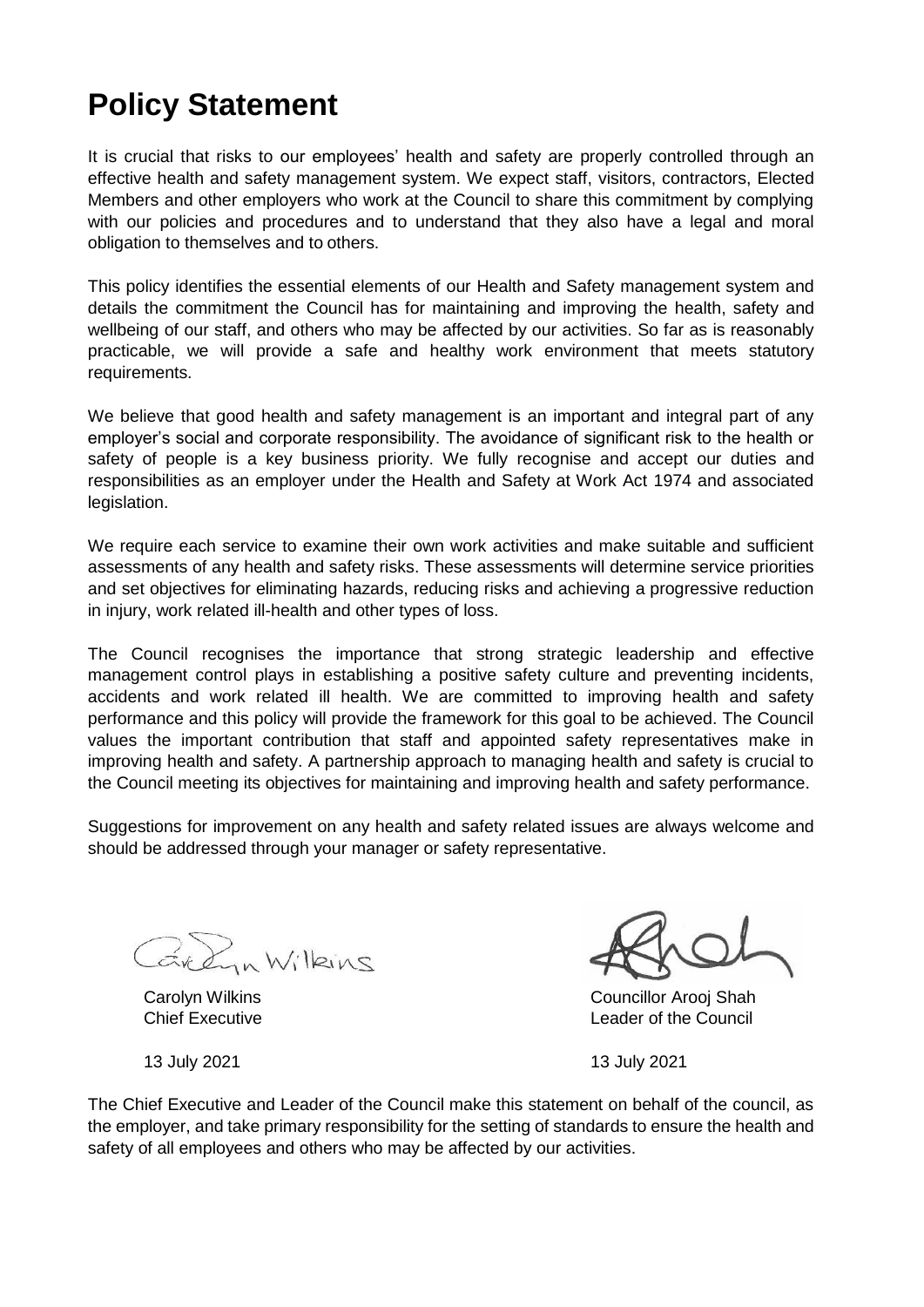## **Our Commitment**

We believe that good health and safety management is an important and integral part of any employer's social and corporate responsibility. Reducing risks in the workplace reduces costs and ultimately benefits the business. The avoidance of significant risk to health or safety of people is a key business priority.

We are committed to achieving and demonstrating high standards in health and safety for all staff, visitors, contractors, Elected Members and others who may be affected by our activities.

The Council accepts that the implementation of an effective Health and Safety Policy contributes to the overall performance of the Council and will ensure the following:-

- Support of staff needs and development, encompassing information, instruction, supervision, training.
- Ensure that health and safety is an important line management responsibility and require managers to incorporate health and safety in the day to day duties of their service.
- Support the development of a positive health and safety culture.
- Have in place systems that will allow the Council to maintain, monitor and improve health and safety performance.
- Maintain effective means for communication and consultation on health and safety matters.
- Commit to a collaborative approach which recognises the important contribution that staff and their representatives can make to improve health and safety.
- Meet our responsibilities to people and the environment by ways in which we fulfil the spirit and the letter of the law.
- Ensure that work activities undertaken by the Council are suitably managed and do not present a foreseeable risk to non-employees.

## **Your Commitment**

The Council expects staff, visitors, contractors and Elected Members to co-operate on health and safety matters, take care of their own health and safety and that of others who may be affected by their actions.

In particular

- Do not undertake any actions which constitutes a danger to themselves or others;
- Do not intentionally or recklessly interfere or misuse anything provided in the interests of health and safety;
- Cooperate with the Council and support its policies and procedures on health and safety;
- Bring to the attention of your manager / supervisor any situations or practices that may lead to injuries, work related health or damage to plant or equipment;
- Use equipment in a safe and responsible way;
- Maintain good housekeeping in areas in which you are working;
- Report all near misses, incidents, and accidents to your manager / supervisor;
- Undertake such health and safety training relevant to your work activities.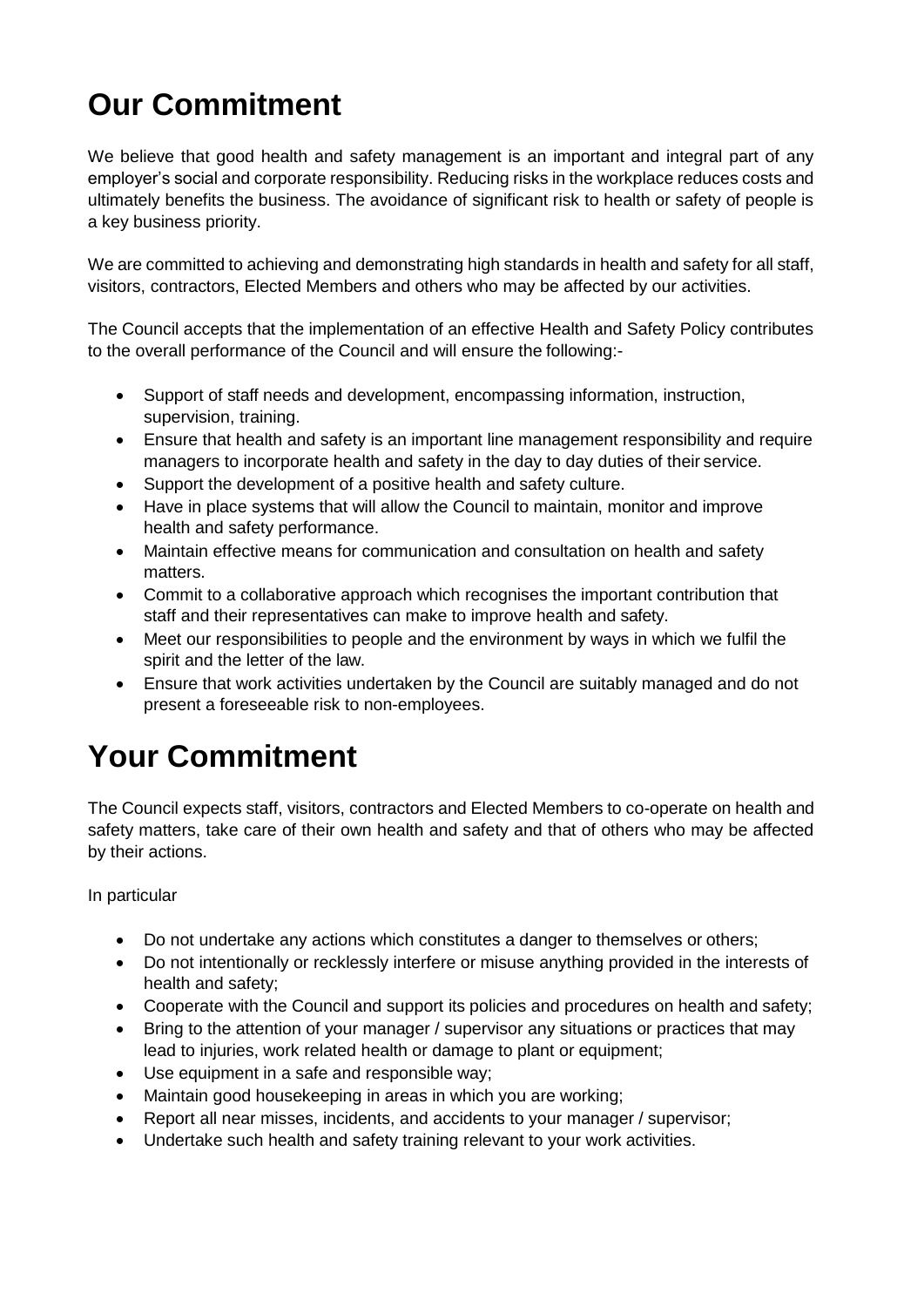## **Organisation**

### **Chief Executive and the Leader of the Council**

The Chief Executive and the Leader of the Council are jointly responsible for the management of health and safety. They will ensure via the Senior Management Team that Health and Safety responsibilities are met and adequately resourced. This responsibility includes the health and safety of Elected Members, staff and those who may be affected by the Council's work activities. Specifically they will ensure:-

- That a specific member of the Senior Management Team (SMT) is in the role of 'Health and Safety Director' (The Deputy Chief Executive or other nominated Director))
- Make clear the organisation in the Council through which the policy will be implemented and delegate the responsibility for implementation of the policy within service areas to each Director, Heads of Service and Service Managers;
- Ensure that health and safety is an integral part of the overall management culture and developing a positive attitude to health and safety among employees by visibly demonstrating personal commitment to achieving a high standard of health and safety performance;
- Have an appointed competent person/persons to assist the Council to apply the provisions of health and safety legislation;
- Ensure the establishment and maintenance of health and safety management systems across the organisation, which will ensure the assessment of risks and the effective planning, organisation, control, monitoring and review of the preventative and protective measures necessary to control the risks.

#### **Elected Members**

All Elected Members are deemed to share a collective responsibility for ensuring the health and safety of Council employees and others who may be affected by the Council's undertakings.

One Elected Member, appointed by the Council, must hold a specific responsibility for health and safety, and must be suitably trained in relevant aspects of health and safety at work.

### **Senior Managers**

Senior Managers are responsible for ensuring the health and safety at work of all employees within their Directorate and those undertaking activities that fall under the responsibility of the Directorate. It is the responsibility of all Directors to ensure that their services have arrangements in place to meet the aims and requirements of this policy. In particular, to:

- Ensure that adequate resources are made available to enable the implementation and support of the policy;
- Champion health and safety and ensure that it is considered in all key decisions of the Management Team and within their own Directorate;
- Visibly demonstrate commitment to achieving a high standard of health and safety performance within their own Directorate and develop a positive attitude to health and safety among employees;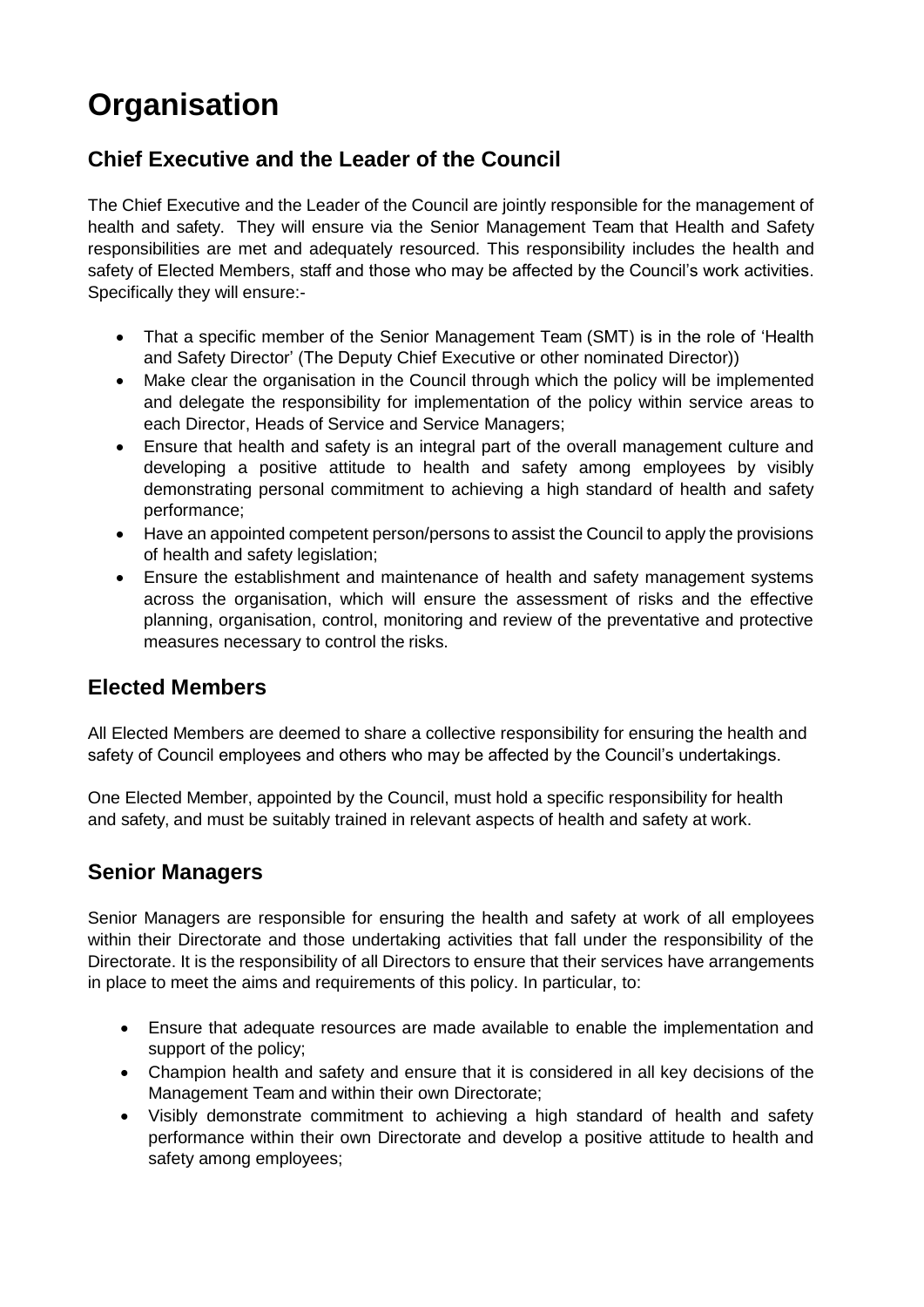- Ensure the assessment of risks and the effective planning, organisation, control, monitoring and review of the preventative and protective measures necessary to control the risks that fall within the remit of their Directorate.
- Report on safety performance to the Council when required.
- Appoint a 'Building Custodian' to all Directorate buildings.
- Ensure managers and staff are trained appropriately

#### **Heads of Service**

Heads of Service have the prime responsibility within each of their Services, to ensure that the safety policy is properly implemented.

They must ensure that:

- They arrange for effective delegation of individual health and safety duties within their own areas.
- Any specific arrangements for safe working practices and the maintenance of these are clearly defined and communicated to all employees.
- Action plans or recommendations from risk assessment, audits, inspections or investigations are monitored for progress at senior level.
- Monitor the health and safety performance of their Service on a regular basis and report back to SMT on such performance as required.
- Set a good example in their own working behaviours.

#### **Service Managers**

Service Managers must make sure that health and safety instructions and information is given to each member of staff, and that the work they do is safe and without risks to safety or health. They should:

- Know and understand good practice and ensure that significant risks associated with any work activity are assessed prior to the work taking place: i.e. have all necessary risk assessments in place;
- Promote personal leadership and high health and safety standards;
- Delegate authority for health and safety issues where appropriate, ensuring there are clear instructions regarding individual responsibilities;
- Ensure that staff have appropriate training, information, instruction and supervision;
- Carry out periodic workplace health and safety inspections as necessary;
- Ensure that all accidents / incidents are reported, investigated and follow-up action is identified and taken;
- Action as appropriate or forward any health and safety improvements or suggestions through management arrangements;
- Ensure induction training is carried out and includes relevant health and safety information.

#### **Corporate Landlord**

The Corporate Landlord holds responsibility for all statutory maintenance, inspection, servicing and testing across the Council and acts on behalf of the Council in its role as client, interfacing with Unity.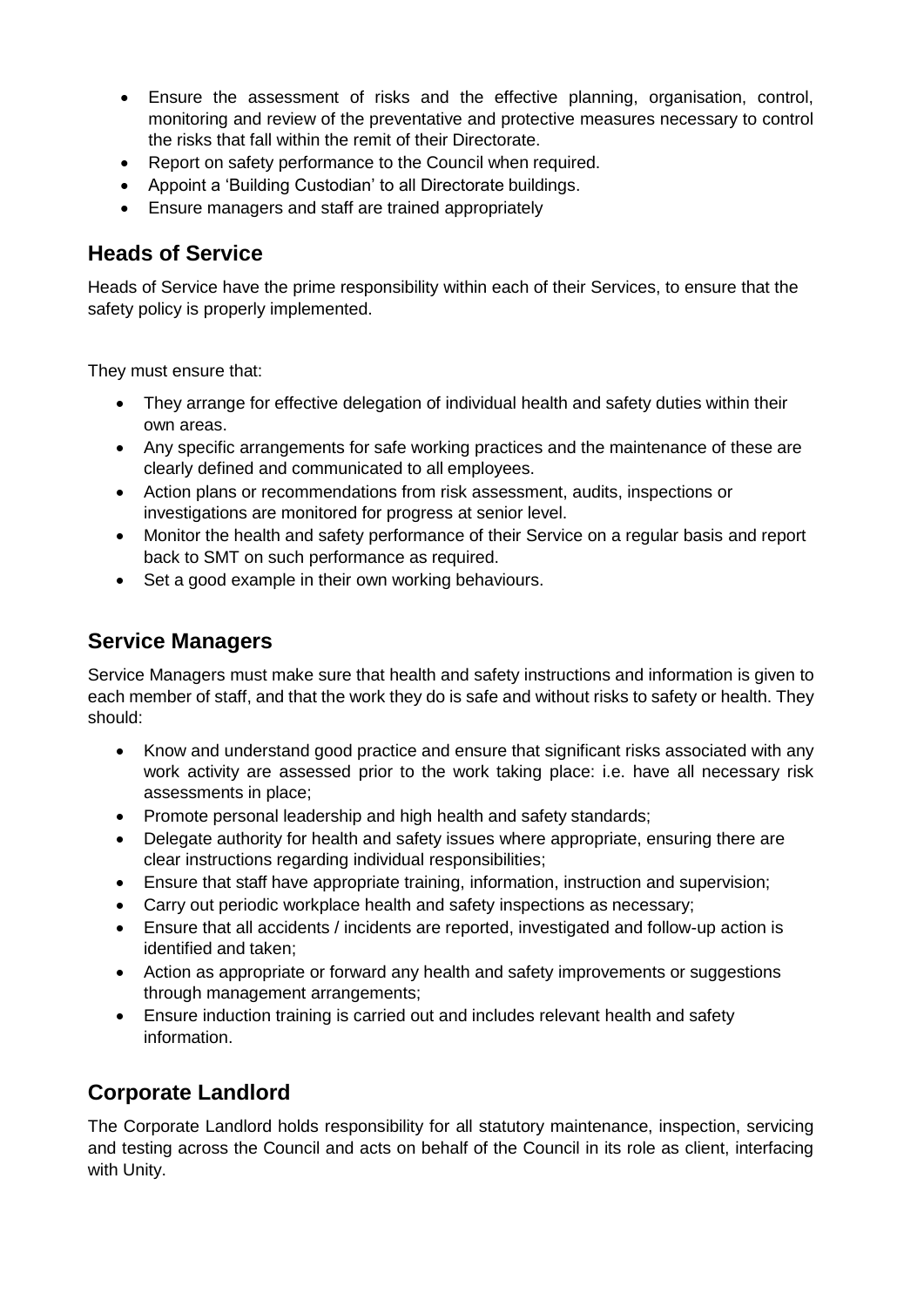#### **Building Custodians**

Building Custodians have a range of specific responsibilities and must ensure that they carry out identified health and safety related duties.

(For Building Custodian Responsibilities please see Building Custodians Responsibilities Guide)

### **Head Teachers (Community and Voluntary Controlled Schools)**

Head Teachers are responsible for the statutory and policy requirements enshrined in this document, being implemented, monitored and managed within their school. This is by way of the schools own Health and Safety Policy and relevant supporting arrangements.

These responsibilities include those outlined under the Managers and Building Custodians sections within this document.

Note - Governors / Management Boards have full employer responsibilities in Voluntary Aided, Foundation, Trust and Free Schools and Academies and as such have a legal responsibility to comply with appropriate health and safety legislation. They are strongly advised to follow Local Authority guidance on health and safety matters.

#### **Other Employees with specific Health and Safety duties**

These employees would include Fire Marshalls, Fire Wardens, Evacuation Chair Operators, 'buddies' for people needing assistance to evacuate and First Aiders. The particular duties for these roles are to be set out locally by the relevant service and communicated clearly to relevant persons.

Each duty holder must ensure that they have received sufficient information, instruction and training in order to competently undertake their duties.

### **Safety Representatives**

Safety representatives appointed by recognised trade unions will:

- Work in partnership with the Council to ensure positive outcomes when dealing with potential health and safety issues.
- Educate their members to ensure they recognise both hidden and obvious health and safety issues, and keep them at the top of workplace and branch agendas.
- Attend meetings of the Safety Committee(s) / Directorate Consultative Groups (DCGs).
- Enable effective cooperation in promoting and developing a healthy and safe workplace

### **Health and Safety Committees / Directorate Consultative Groups (DCGs)**

Health and Safety Committees / Directorate Consultative Groups (DCGs) set up across the Authority provide a regular and meaningful method of communication and consultation between managers and recognised trade unions about items which affect the workplace and which impact on its workforce. Health and Safety is an agenda item at these meetings and both trade unions and managers will be expected to bring health and safety matters to each other's attention to share information and seek to jointly resolve any issues.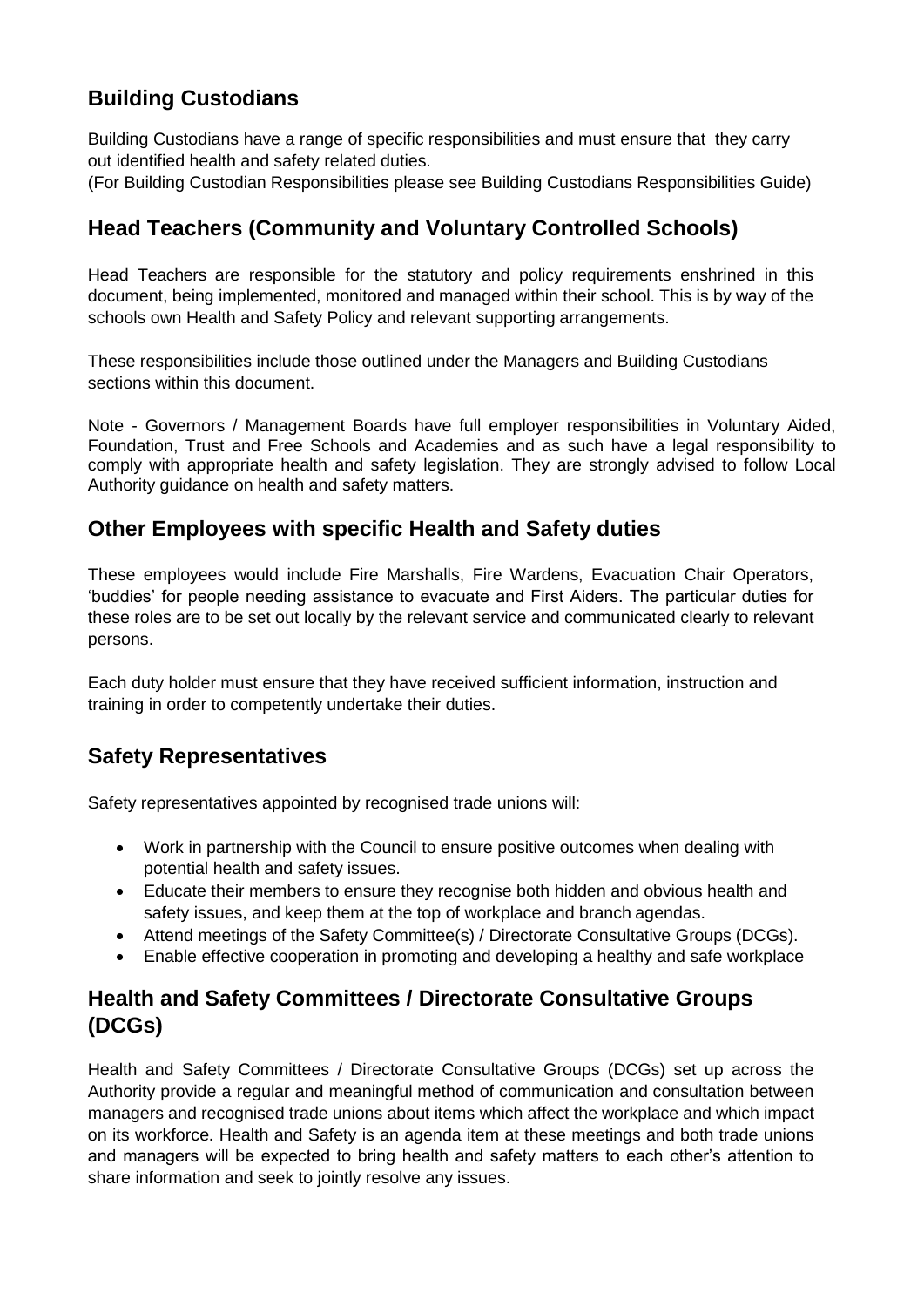#### **Corporate Health and Safety Group**

The Corporate Health and Safety Group provides the organisational control of Health and Safety across the Council and ensures a consistent approach across the various Committees / Directorate Consultative Groups (DCGs).

#### **Council Employees**

Each of us as employees have duties under health and safety legislation and specific responsibilities as outlined in this policy.

Staff must take reasonable care for their own health and safety and that of other people who may be affected by their actions. They must also co-operate with management. Individuals must not interfere with or misuse anything provided in the interests of health and safety, fire or first aid. Staff should report any defects that affect health and safety to managers or their safety representative. Any deliberate disregard for health and safety may result in disciplinary action.

#### **Health and Safety Service**

In order to apply the provisions of health and safety legislation the Council has appointed the Health and Safety Service to act as 'competent advisers'

The Health and Safety Manager is responsible for the provision and maintenance of adequate levels of health and safety competency within the Health and Safety service to suit the activities and risk levels of the Council.

## **Arrangements**

Detailed Arrangements and further guidance, protocols and procedures for Health and Safety can be found on the Health and Safety area of the Intranet and First Class.

## **Monitoring**

Monitoring health and safety standards is a key part of every level of management. It is not enough to simply expect that things will be done safely – it must be confirmed by positive safety management.

Every Head of Service must ensure health and safety monitoring is carried out within their service.

Council wide monitoring is undertaken by Senior / Health and Safety Advisers, using a variety of methods including incident investigations, sample site / workplace inspections, audits of premises and high-risk service areas. The Corporate Health and Safety Group also has a monitoring role.

Incident statistics for the whole of the Council workforce are reported through Health and Safety Committees / Directorate Consultative Groups (DCGs).